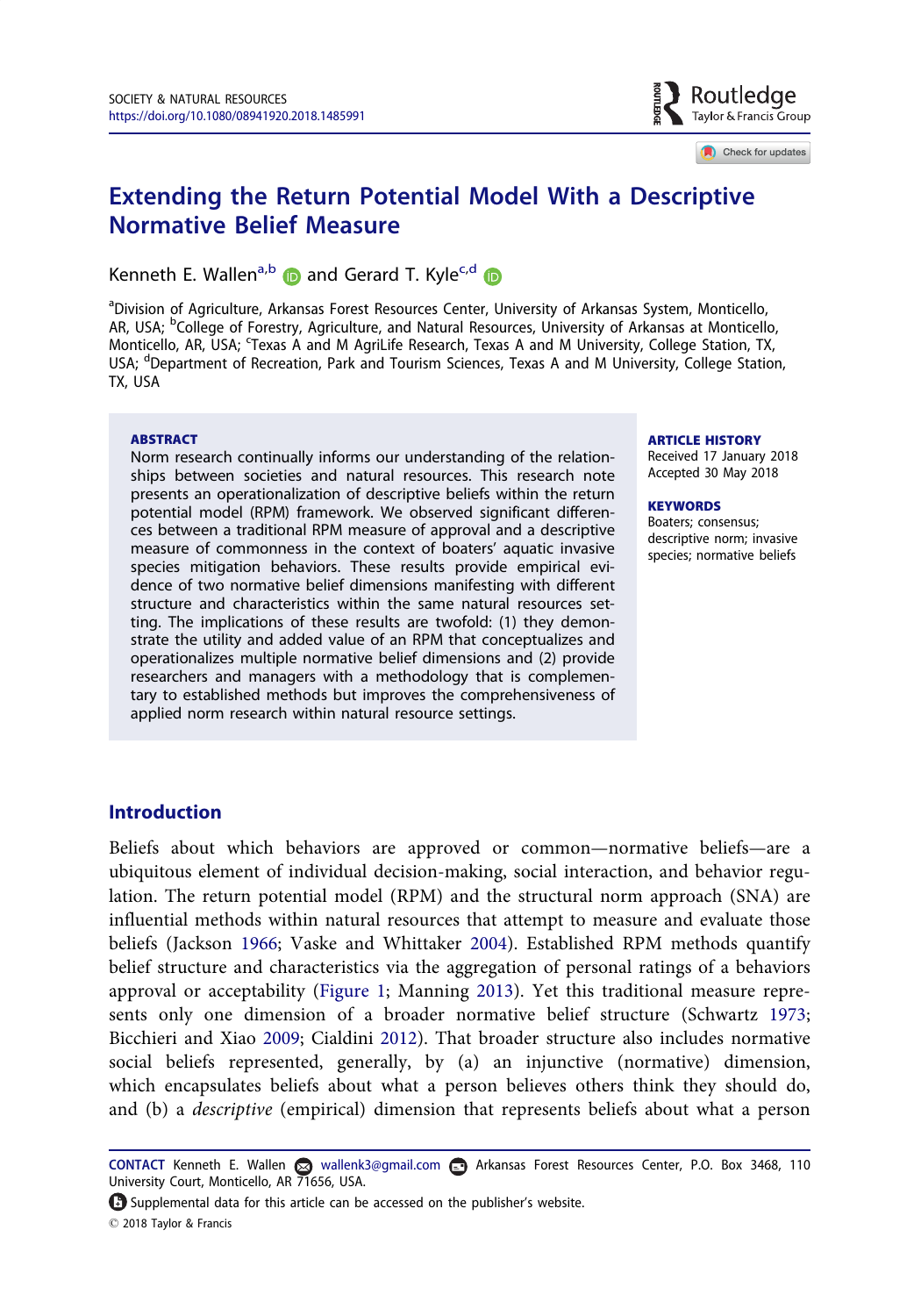<span id="page-1-0"></span>

Figure 1. Graphical representation of a traditional return potential model (left) and results from extended RPM displaying mean approval and commonness ratings across the four levels of clean, drain, dry AIS mitigation behaviors,  $\pm$ SE (right).

believes others do, i.e. beliefs about common or typical behavior (Bicchieri [2017](#page-6-0)). In this article, we focus on incorporating the latter into the RPM framework.

Beliefs about common behavior are an important factor in cognitive processes that shape behavior (Cialdini [2007](#page-6-0)). As such, measuring descriptive beliefs is complementary and provides a more comprehensive quantification of normative beliefs, their characteristics and structures, within natural resource settings (Schultz, Tabanico, and Rendon 2008). The inclusion of a descriptive measure, for instance, allows researchers and managers to ascertain if perceptions of (dis)approved behavior (mis)align with those of (un)common behavior (Brauer and Chaurand [2009](#page-6-0)). In this research note, we present a basic methodology to incorporate a descriptive measure, commonness, alongside a traditional approval measure within the RPM. To guide our research, we asked how do ratings of commonness and approval differ across a behavior spectrum and what implications do results have for applied norm research in natural resources management settings?

# **Methods**

# Return Potential Model

The RPM examines the distribution of normative beliefs in the form of ratings of (dis) approval, which reflect perceptions of a norm (behavior standard) and degrees of normativeness (Figure 1; Jackson [1966](#page-6-0)). The model also represents a definition of a norm as a process or range of related behaviors rather than a static or singular phenomenon (Jackson [1966](#page-6-0); Nolan [2015\)](#page-6-0). That is, people may believe a certain behavior is ideal but approve of proximate behaviors (i.e. a norm is a gradient of related behaviors rather than a single uncompromising behavior being correct and all others incorrect).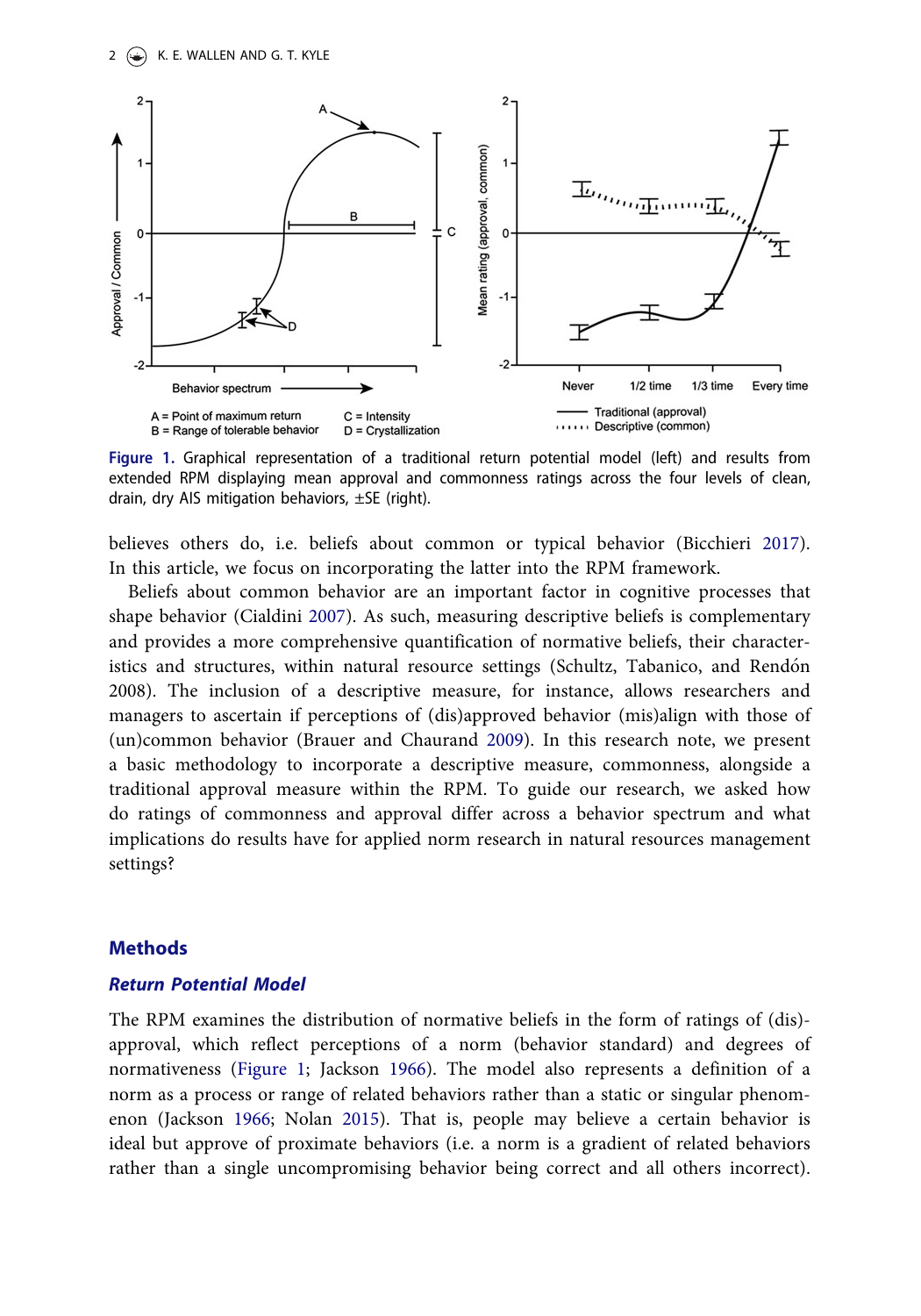|                             | Description                                                                                                                                                                                                                                                                                                                                                                                       |  |
|-----------------------------|---------------------------------------------------------------------------------------------------------------------------------------------------------------------------------------------------------------------------------------------------------------------------------------------------------------------------------------------------------------------------------------------------|--|
| <b>Traditional metrics</b>  |                                                                                                                                                                                                                                                                                                                                                                                                   |  |
| Point of maximum return     | Behavior(s) most approved; the apex of the curve (A)                                                                                                                                                                                                                                                                                                                                              |  |
| Range of tolerable behavior | Spectrum of behaviors rated as (dis)approved; behavior(s) above the origin (B)                                                                                                                                                                                                                                                                                                                    |  |
| Intensity                   | Normative strength; remains independent of valence, i.e. positive and negative<br>ratings have equal intensity (C)                                                                                                                                                                                                                                                                                |  |
| Crystallization             | Degree of consensus; how strongly a behavior is (dis)approved (D)                                                                                                                                                                                                                                                                                                                                 |  |
| Normative power             | Degree of normative regulation; intensity and crystallization combined. For<br>example, (a) high intensity/crystallization indicates agreement; (b) low<br>intensity/crystallization indicates limited normative regulation; (c) high<br>intensity/low crystallization indicates emerging normative regulation; (d)<br>low intensity/high crystallization indicates agreement but lack of concern |  |
| Descriptive metrics         |                                                                                                                                                                                                                                                                                                                                                                                                   |  |
| Point of maximum return     | Behavior(s) rated most common: the apex of the curve.                                                                                                                                                                                                                                                                                                                                             |  |
| Range of typical behavior   | Spectrum of behaviors rated as (un)common; behavior(s) above the origin                                                                                                                                                                                                                                                                                                                           |  |
| Descriptive intensity       | Empirical expectation; degree to which behavior is believed (un)common. High<br>descriptive intensity implies greater likelihood that a behavior occurs or<br>not, i.e. positive and negative ratings have equal intensity                                                                                                                                                                        |  |
| Descriptive crystallization | Degree of consistency/consensus. High descriptive crystallization (low variance)<br>indicates agreement that low behavior levels are uncommon, high levels<br>common, and behavior is consistent. Low crystallization suggests relatively<br>less consensus and consistence                                                                                                                       |  |
| Empirical power             | Degree of behavior normalization, i.e. (un)common within a group. Indicates<br>the extent to which descriptive standards are established, emergent, or yet<br>to exist                                                                                                                                                                                                                            |  |

#### Table 1. Traditional and descriptive return potential model metrics and descriptions (letters correspond to [Figure 1\)](#page-1-0).

This conceptualization enables examination of the form and specificity of normative beliefs across a behavior spectrum and more detailed explanation of normativeness.

Operationally, the RPM has three components: a behavior spectrum  $(x\text{-axis})$ , a return potential dimension  $(y-axis)$ , and a return potential curve in the two-dimensional space demarcated by the axes ([Figure 1\)](#page-1-0). The model assumes a behavior spectrum is continuous, from least to greatest degree. Quantifying the return potential dimension requires obtaining ratings of (dis)approval for each behavior and plotting those along the  $y$ -axis. Plotting ratings (y-axis) as a function of behavior (x-axis) creates the return potential curve as a graphical characterization of normative beliefs. Ratings provide further information in the form of norm metrics (Table 1, [Figure 1\)](#page-1-0). Norm metrics enable analyses of normative belief existence, strength, and structure. For example, crystallization, the average variance in ratings across all behaviors, represents consensus or agreement whereas intensity is indicative of normative strength via the mean absolute value of each behaviors' average rating. Norm metric calculations are available online [\(Supplementary material,](https://doi.org/10.1080/08941920.2018.1485991) Table S1; see also Nolan [2015](#page-6-0)). Corresponding descriptive norm metrics are detailed in [Table 2.](#page-3-0)

#### Data Collection

Our study focuses on recreational boaters' beliefs about aquatic invasive species (AIS) mitigation behaviors. Data were collected from a cross-sectional survey of licensed Texas boaters randomly selected from a Texas Parks and Wildlife Department database. Participants were solicited via email to complete an online Qualtrics questionnaire. Following a modified tailored design protocol, 9500 participants were contacted up to five times, approximately 1 week apart, until they completed the questionnaire,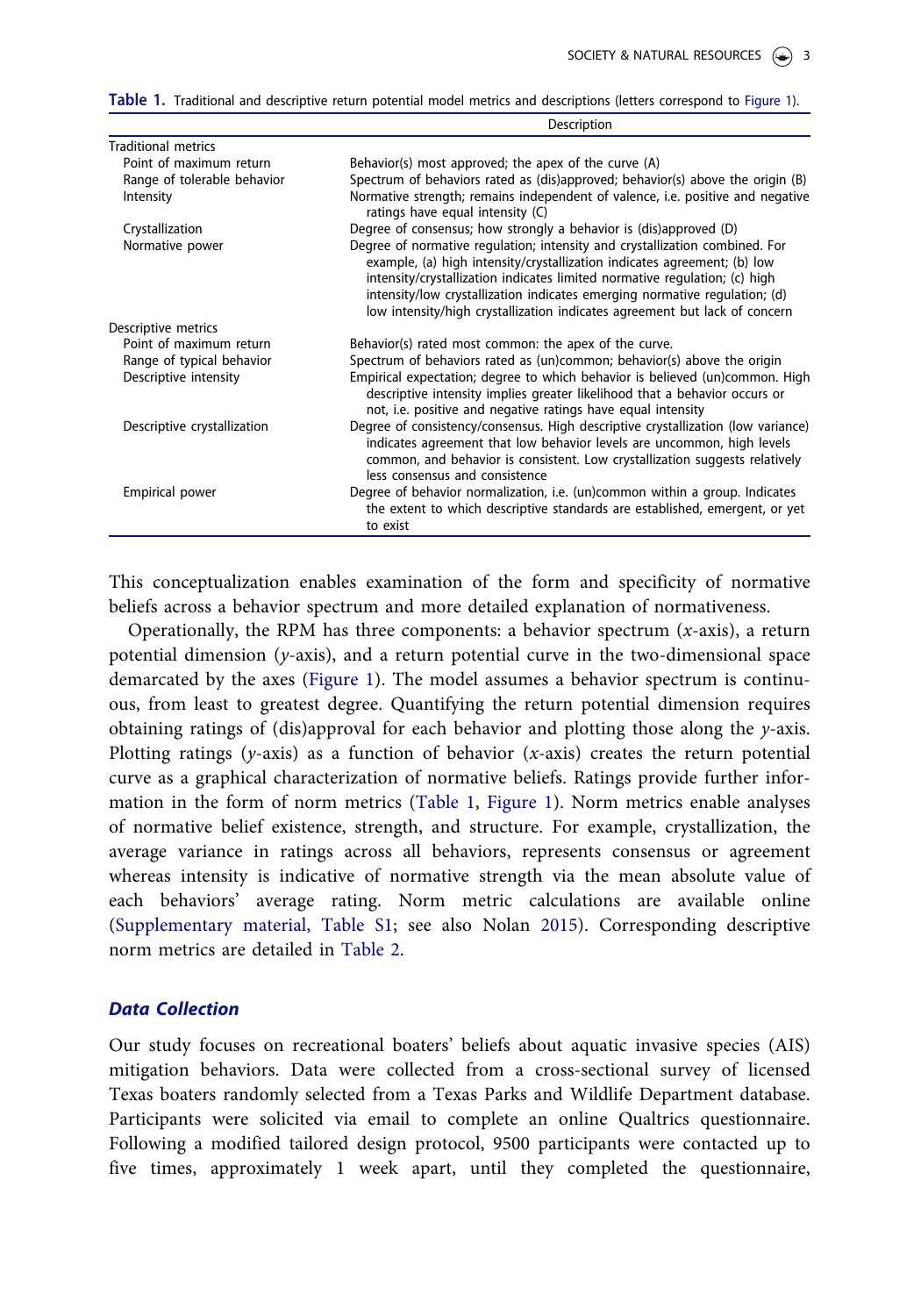| Belief ratings                        | Traditional (approval) | Descriptive (common) |
|---------------------------------------|------------------------|----------------------|
| $Never***$                            | 1.45(0.86)             | 3.31(1.11)           |
| CDD one-third time $***$              | 1.74(0.97)             | 3.15(1.01)           |
| CDD one-half time***                  | 1.87(1.03)             | 3.15(0.96)           |
| CDD every time***                     | 4.33(1.21)             | 2.79(1.20)           |
| Norm metrics                          |                        |                      |
| Point of maximum return               | CDD every time         | Never                |
| Range of tolerable (typical) behavior | CDD every time         | Never-CDD 1/2 time   |
| Intensity***                          | 1.51(0.17)             | 0.80(0.13)           |
| Crystallization <sup>b</sup>          | 1.05(0.31)             | 1.15(0.23)           |
| Normative/empirical power*            | 0.31(0.14)             | 0.14(0.03)           |

<span id="page-3-0"></span>Table 2. Descriptive statistics of (a) normative belief ratingsa associated with AIS mitigation behavior approval and commonness and (b) traditional and descriptive model norm metrics (mean, standard deviation) ( $n = 1179$ ).

 $P<sup>a</sup>$ Ratings not recoded (scale is 1–5).

**bLower scores indicate greater consensus/expectation.** 

 $*_{p < .05,}$   $**_{p < .001.}$ 

voluntarily opted-out, or were otherwise removed from mailing list (Dillman, Smyth, and Christian [2014](#page-6-0)). We received 2324 completes and partials (27% effective response rate). Of these, 1179 participants completed the requisite RPM measures used in our analyses.

Participants' age ranged from 19 to 85 ( $M = 55.5$ ), 91% identified as male and 94% as white. Twenty-one percent reported a high school diploma or equivalent, 24% a vocational or 2-year degree, 36% a 4-year degree, and 19% a postgraduate or professional degree. Sixty-six percent reported a gross annual income >\$100,000 USD and 13% <\$20,000.

# **Materials**

Four vignettes represent our behavior spectrum (adapted from Nolan [2015\)](#page-6-0) [\(Supplementary materials, Tables S2 and S3](https://doi.org/10.1080/08941920.2018.1485991)). Behaviors were conceptualized from least to greatest degree: a boater who engages in recommended Clean Drain  $\text{Dry}^{\text{TM}}$  (CDD) behaviors (1) never, (2) one-third of the time, (3) one-half of the time, and (4) every time they boat. For each behavior vignette, participants were asked to rate their (dis)approval of the individual's behavior on a scale from Definitely Disapprove (1) to *Definitely Approve* (5) (recoded  $-2$  to  $+2$ ). The descriptive measures asked participants to indicate how (un)common they believed the described behaviors were among boaters on an analogous scale from *Very Uncommon* (1) to *Very Common* (5) (recoded  $-2$  to  $+2$ ). Two return potential curves were generated, and associated norm metrics computed.

#### **Results**

Ratings of AIS mitigation behaviors varied significantly across the traditional and descriptive models, manifesting distinct normative belief structures [\(Figure 1;](#page-1-0) Table 2). Chi-square tests revealed participants' ratings of approval and commonness for each CDD behavior significantly differed: never  $(\chi^2 = 110.90, df = 16, p < 0.001, \Phi_c = 0.14)$ ; one-third of the time  $(\chi^2 = 116.52, df = 16, p < 0.001, \Phi_c = 0.14)$ ; one-half of the time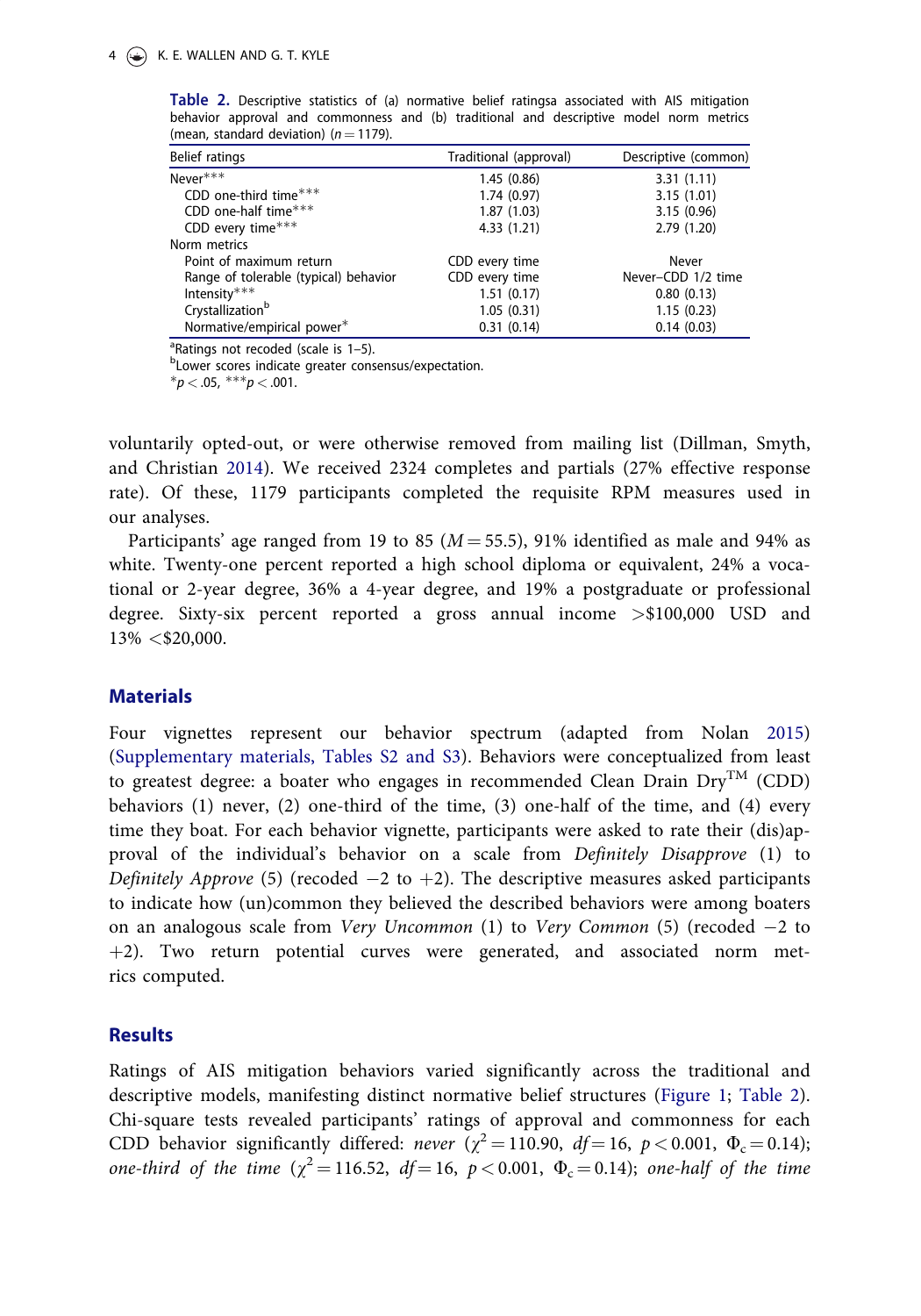<span id="page-4-0"></span> $(\chi^2 = 108.70, df = 16, p < 0.001, \Phi_c = 0.13);$  every time  $(\chi^2 = 119.53, df = 16, p < 0.001,$  $\Phi_c$  = 0.14) [\(Supplementary materials, Figures S1 and S2\)](https://doi.org/10.1080/08941920.2018.1485991).

Overall, mean approval ratings increased as CDD behavior increased, with "every time" garnering the highest approval. This single behavior also represented the point of maximum return (PMR) and range of tolerable behavior (RTB) ([Table 2\)](#page-3-0). In contrast, mean commonness ratings remained near the origin (as likely to occur as not), the descriptive PMR was "never", and a broader, multi-behavior RTB was observed. Variation across norm metrics were analyzed via independent samples t-test ([Table 2](#page-3-0)). Intensity  $(M = 1.51, SD = 0.17)$  differed significantly from descriptive intensity  $(M = 0.80, SD = 0.13), t(10) = 7.25, p < 0.001, Cohen's d = 4.69. Normalize power$  $(M = 0.31, SD = .14)$  differed significantly from empirical power  $(M = 0.14, SD = 0.03)$ ,  $t(10) = 3.13$ ,  $p < 0.05$ , Cohen's  $d = 1.68$ . Crystallization did not vary significantly across traditional  $(M = 1.05, SD = 0.31)$  and descriptive models  $(M = 1.15, SD = 0.23)$ ,  $t(10) = 0.95$ ,  $p = 0.37$ , Cohen's  $d = 0.37$ .

### **Discussion**

This research note sought to quantify and demonstrate the utility of incorporating a descriptive normative social belief measure within the RPM framework and assess differences between the traditional measure. Results suggested beliefs about how common CDD behaviors are vary significantly from beliefs about their approval. We observed a single-tolerance standard in the traditional model and a broader, multi-behavior descriptive standard. These observations—of different normative beliefs existing concurrently for the same behavior(s)—are consistent with past empirical work and emphasize the importance of measuring multiple normative belief dimensions, concurrently (Thøgersen [2008;](#page-6-0) McDonald, Fielding, and Louis [2014\)](#page-6-0). Further analyses observed significant differences between associated norm metrics, intensity (strength) and normative or empirical power (regulation, normalization). Results provided initial evidence that different dimensions of normative beliefs manifest in a natural resource management setting with distinct structures and characteristics along the same behavior spectrum.

Reducing the impacts of AIS requires that every boater conducts mitigation behaviors every excursion. Our quantification of descriptive beliefs aids in revealing a non-ideal management situation wherein boaters perceive limited social proof that others engage in mitigative actions. In social or public settings, knowing or believing others engage in a behavior is often an important behavioral antecedent (Cialdini [2007](#page-6-0)). In the context of this study, the utility of the descriptive RPM arises from the implication that AIS mitigation behaviors and their normativeness need to be more overt. In other contexts, a descriptive measure can reveal a similar situation or provide partial evidence of false consensus effect or pluralistic ignorance (Monin and Norton [2003\)](#page-6-0). For example, coupling descriptive RPM data with behavior data can identify false consensus, wherein people overestimate the extent to which others think or behave like them (others think/ act like I do). This can help managers design and prioritize appropriate outreach and education to target users on the lower end of CDD beliefs or behaviors.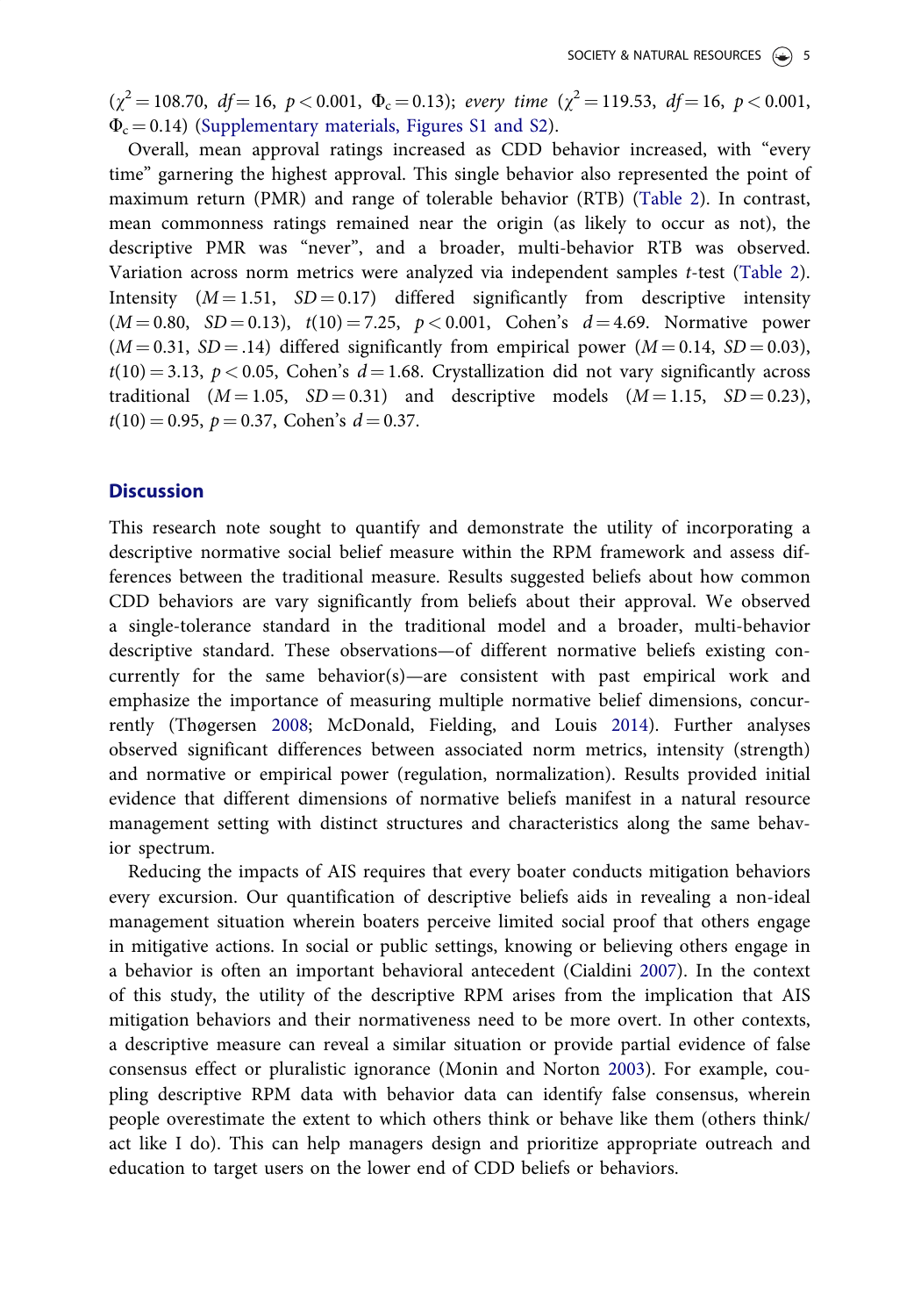<span id="page-5-0"></span>The data provided by an extended RPM (eRPM) expands managers' evidence-based decision-making toolkit. Managers assessing stakeholder behavior may find an eRPM provides an alternative or insightful perspective that corroborates other forms of data and evidence (e.g. observed or self-reported behavior). Coupling a descriptive RPM with other behavior- and cognitive-focused data could also help managers understand if they need local- rather than global-level intervention to better align stakeholders' beliefs, perceptions, and observable behavior (Blanton, Köblitz, and McCaul [2008\)](#page-6-0). While our study was statewide, a more local application could be beneficial. For example, projects could incorporate an eRPM into a pre- and post-project evaluation to quantify stakeholders' normative beliefs before and after implementation of a new management practice or policy. Moreover, the descriptive RPM curve alongside measures of descriptive crystallization or empirical power could help managers assess the establishment, consistency, and range of (un)desirable beliefs and behaviors. Lastly, these data, alongside other behavioral data, could provide converging evidence of changing beliefs or norms among target groups. This information is essential to understand behavior change and design interventions that increase the prevalence of conservation behaviors (McLeod et al. [2015\)](#page-6-0).

For researchers, these results illustrate the utility of a descriptive RPM measure, which provides a complementary and more complete assessment of normative belief structure (form) and characteristics (specificity). In certain settings, the exclusion of a descriptive measure limits the usefulness of the RPM as there is potential to subsume is with ought or discount the influence of descriptive normative beliefs (or norms), in the form of social proof, on behavior (Shelby, Vaske, and Donnelly [1996;](#page-6-0) Vaske and Whittaker [2004;](#page-6-0) Cialdini [2007](#page-6-0)). Measuring perceptions of (dis)approval and (un)commonness acknowledges a multidimensional normative belief structure, i.e. personal, descriptive (empirical), and injunctive (normative) (Bicchieri [2017](#page-6-0)).

In terms of future research, others may replicate our methodology to better situate its validity, reliability, and practicality. That may include coupling eRPM data with selfreported or observed behavior to reveal alignment or misalignment between various levels of belief and behavior (e.g. false consensus). Others may further develop an eRPM that conceptualizes and operationalizes a more precise measure of normative beliefs; for example, one that incorporates first- and second-order beliefs and expectations (Bicchieri [2017\)](#page-6-0). In conclusion, by extending the RPM framework, researchers and managers increase its utility, integrate advances in applied norm research, and benefit from the complementary data it affords.

## Acknowledgments

We thank J. Sell, C. Samuelson, and F. Fleischman for their support and expertise throughout the duration of the project; M. McGarrity for help during project development; J. Nolan and J. Vaske for comments on preliminary drafts.

# **ORCID**

Kenneth E. Wallen **b** http://orcid.org/0000-0002-7535-5805 Gerard T. Kyle **b** http://orcid.org/0000-0002-6944-9020